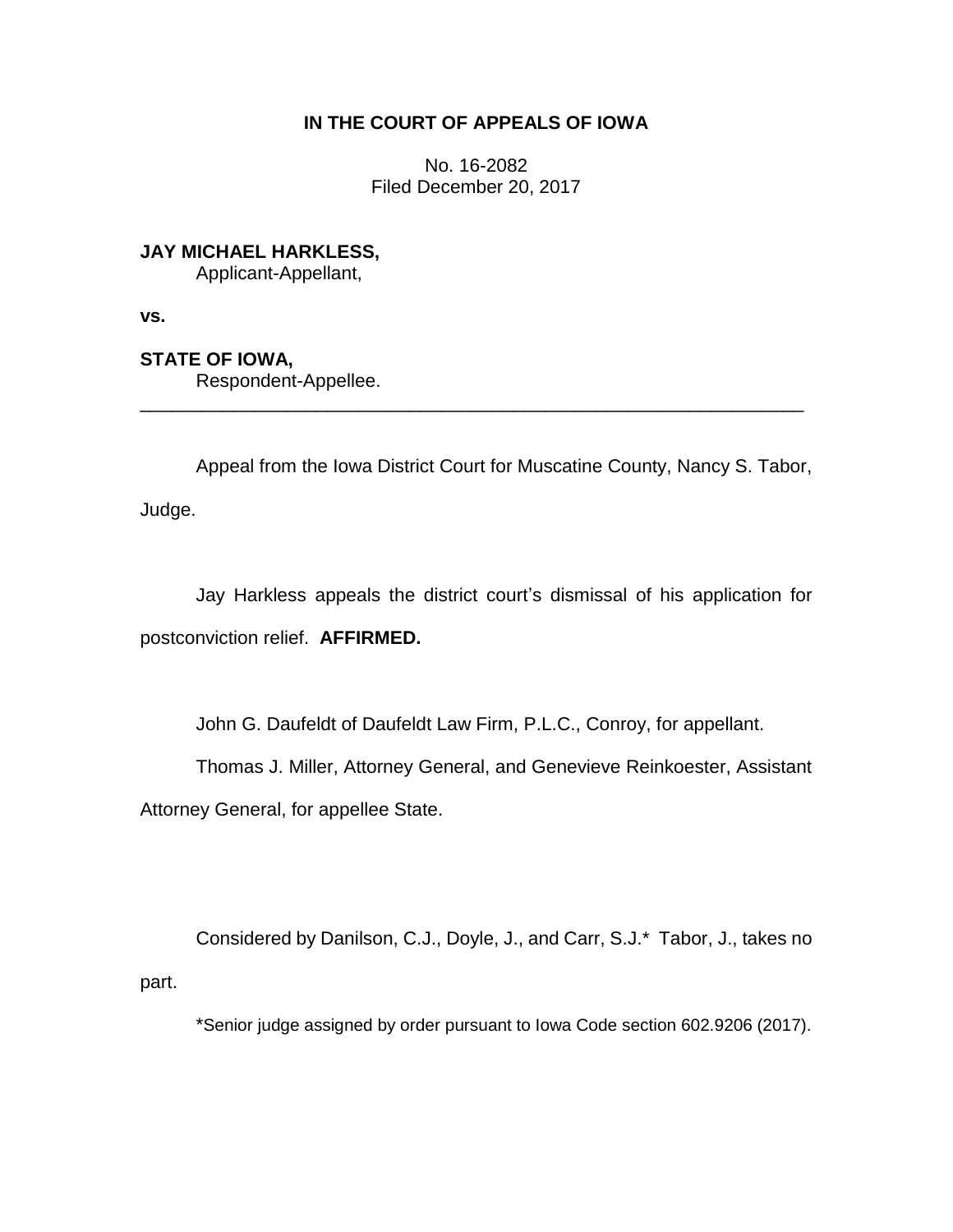## **CARR, Senior Judge.**

. . . .

 $\overline{a}$ 

In 2011, Jay Harkless pled guilty to second-degree robbery.<sup>1</sup> He did not appeal. In 2016, Harkless filed an application for postconviction relief (PCR), claiming his sentence "exceeds the maximum authorized by law" under "House File 2064 and its newly defined parameters" of robbery. *See* 2016 Iowa Acts ch. 1104, § 4 (codified at Iowa Code § 711.3A(1)-(2) (2017)) (providing for aggravated misdemeanor robbery if the person perpetrating the robbery commits simple misdemeanor assault). Harkless' appointed counsel filed a motion for release of file and transcripts for copying, which the court granted.

The State filed a motion to dismiss Harkless' application as "fatally flawed on its face," alleging the statutory amendments contained in House File 2064 were "expressly not retroactive" and therefore inapplicable to Harkless' conviction. Harkless' counsel did not file a resistance. The court entered an order granting the State's motion to dismiss without oral argument, concluding:

The new offense of robbery in the third degree can only be charged for conduct which occurs on or after July 1, 2016—the effective date of the legislation. . . .

. . . . Applicant's sentence was imposed years before the amendment to the statute was enacted and made effective. Applicant is not entitled to the benefit of a statutory amendment that decreases the punishment for an offense or makes a new offense with a lesser punishment unless the amended statute is effective at the time of the person's sentencing.

<sup>1</sup> *See* Iowa Code § 711.1 (2011) ("A person commits a robbery when, having the intent to commit a theft, the person . . . [c]ommits an assault upon another."); *id*. § 711.3 ("All robbery which is not robbery in the first degree is robbery in the second degree. Robbery in the second degree is a class 'C' felony.").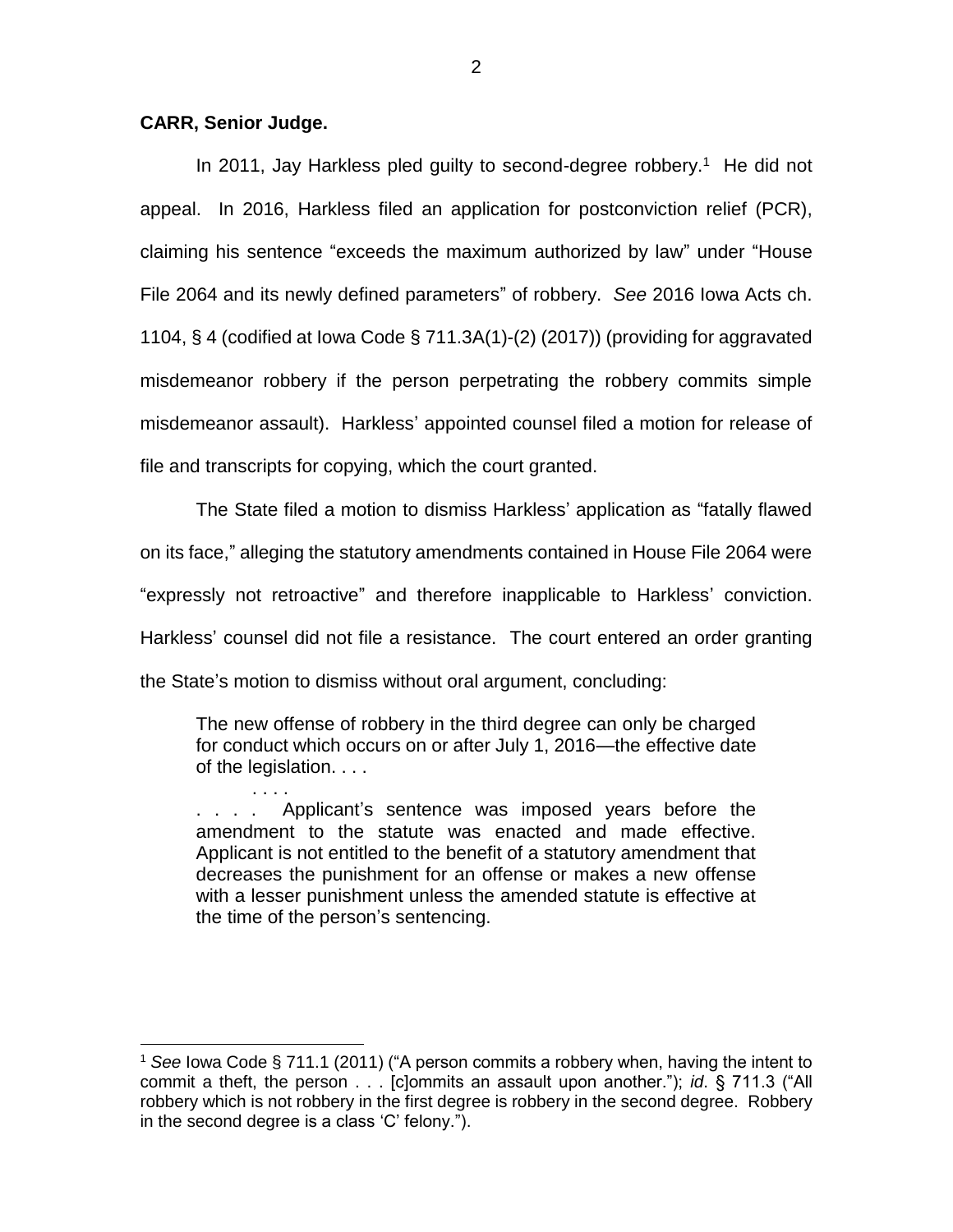Harkless' counsel filed a motion for new trial, requesting the court reconsider and vacate its ruling, which the court denied.

Harkless appeals the court's dismissal of his PCR application, claiming his PCR trial counsel committed structural error and thus rendered ineffective assistance. Structural error exists when:

(1) counsel is completely denied, actually or constructively, at a crucial stage of the proceeding; (2) . . . counsel does not place the prosecution's case against meaningful adversarial testing; or (3) . . . surrounding circumstances justify a presumption of ineffectiveness, such as where counsel has an actual conflict of interest in jointly representing multiple defendants.

*Lado v*. *State*, 804 N.W.2d 248, 252 (Iowa 2011). If structural error is present, it renders the underlying proceeding "so unreliable the constitutional or statutory right to counsel entitles the defendant to a new proceeding without the need to show the error actually caused prejudice." *Id*. Specifically, Harkless claims PCR counsel "failed to resist the State's motion to dismiss, failed to request amendment of the PCR application, and failed to properly file a motion to reconsider the district court's order dismissing [his] PCR case."

We are unable to find counsel's performance so objectively lacking as to cause a structural error in the PCR proceeding. Harkless filed his pro se PCR application raising a claim premised on the legislature's amendments to robbery statutory provisions. Harkless was appointed counsel, and counsel filed a motion to allow Harkless' file to be checked out for review and copying. The State thereafter filed a motion to dismiss, claiming section 711.3A was prospective only and therefore inapplicable to Harkless' conviction; the district court appropriately granted the motion on that basis, concluding section 711.3A became effective on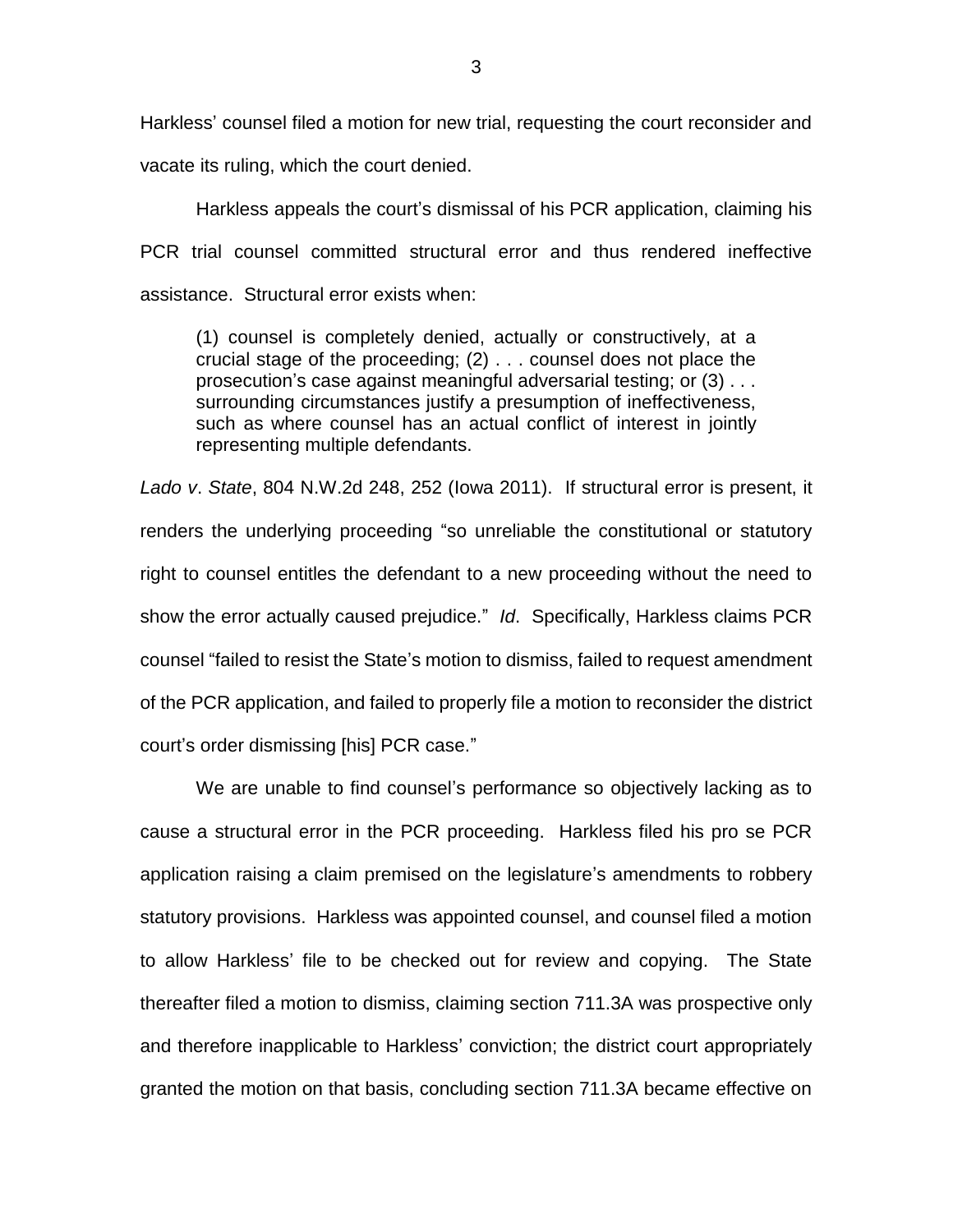July 1, 2016. *See*, *e*.*g*., *State v*. *Harrington*, 893 N.W.2d 36, 40, 40 n.1 (Iowa 2017) (observing "[a]t the time [of the defendant's crime in 2013], the legislature did not provide for robbery in the third degree"); *State v*. *Turner*, No. 16-1161, 2017 WL 1278298, at \*3 n.3 (Iowa Ct. App. Apr. 5, 2017) (noting "[t]he aggravated misdemeanor offense of third-degree robbery" set forth in Iowa Code section 711.3A became effective July 1, 2016, and accordingly, "was not yet in effect at the time of the crime or trial in this case [in 2015]"); 4 Robert R. Rigg, *Iowa Practice Series: Criminal Law* §§ 8:11, 8:12 (2017-2018 ed.) (discussing statutory amendments declaring robbery in the third degree to be a misdemeanor, thereby precluding it from being a forcible felony).

While Harkless views counsel's failure to recast his application or resist the State's motion for summary dismissal as deficient performance, there is another possibility: counsel reviewed Harkless' case and found no basis upon which to sustain his claim. *See*, *e*.*g*., *Wise v*. *State*, 708 N.W.2d 66, 70 (Iowa 2006) (affirming the court's dismissal of PCR application without addressing the applicant's motion for counsel, observing "based on the record before the district court at the time the State filed its motion to dismiss, the court could easily have dismissed Wise's application"). Indeed, Harkless identifies no *meritorious* claim that PCR counsel should have raised or raised more effectively. *See* Iowa Code § 4.5 ("A statute is presumed to be prospective in its operation unless expressly made retrospective."); *State v*. *DeCamp*, 622 N.W.2d 290, 293 (Iowa 2001) (discussing the principle that statutes are presumed to apply only prospectively); *cf*. Iowa Code § 711.3A(1)-(2) (providing an effective date of July 1, 2016). "Perhaps [Harkless] would have liked a more zealous advocate, but he was not